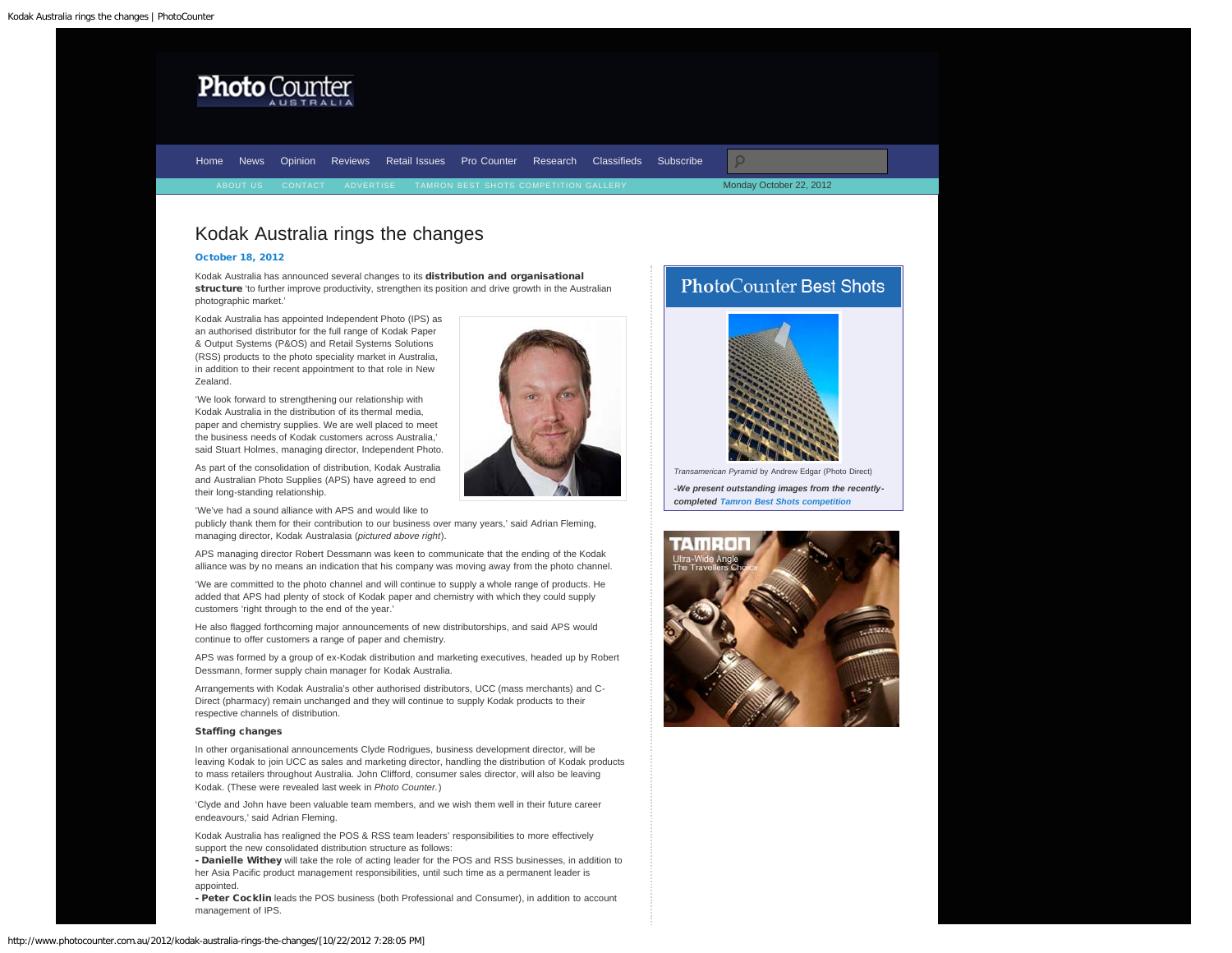# **NEVER TAKE A RAINCHECK.**



New weatherproof Pentax K-30 **/C-30 PENTAX** 













- Mark Parisi is responsible for C-Direct.
- Grant Campbell manages the POS and RSS businesses in New Zealand.

'Kodak Australia remains fully committed to delivering industry leading solutions to the photo specialty, professional and wholesale labs market,' said Adrian Fleming. 'The combination of experience and capabilities in both the Kodak and authorised distributor teams gives me a high level of confidence in the business and opportunities for growth going forward.'

<span id="page-1-0"></span>25 THOUGHTS ON "KODAK AUSTRALIA RINGS THE CHANGES"

# Pete on [October 18, 2012 at 2:19 pm](#page-1-0) said:

*Has anybody ever seen such a ridiculous decision. In this period of uncertainty and turmoil as far as the industry and especially Kodak goes that they would choose to alienate the majority of their KEXDS members who have chosen to deal with APS for many years. Surely a 'steady as you go' plan would make more sense. FM*

[Reply](http://www.photocounter.com.au/2012/kodak-australia-rings-the-changes/?replytocom=3130#respond) [↓](http://www.photocounter.com.au/2012/kodak-australia-rings-the-changes/?replytocom=3130#respond)

# Roger on [October 18, 2012 at 2:34 pm](#page-1-1) said:

<span id="page-1-1"></span>*I total agree. APS have been a supportive friendly helpful company to our stores, where nothing was too much trouble. I will continuing to support APS no matter where that takes the stores.*

*With decision making like that its not hard to see why Kodak is so much trouble.*

[Reply](http://www.photocounter.com.au/2012/kodak-australia-rings-the-changes/?replytocom=3131#respond) [↓](http://www.photocounter.com.au/2012/kodak-australia-rings-the-changes/?replytocom=3131#respond)

# alan on [October 18, 2012 at 3:14 pm](#page-2-0) said:

*I'm curious about what happens to Kodak Express stores who are not in the Leading Edge group. I haven't spoken to IPS about this, but we have received a lot of good stuff from APS to help us market our store and our business. I'm assuming the Kodak Express pricing we have been receiving will continue. What happens with all the consumables to go with the Channelbind Kodak Photobook system? Will they still be available from APS, or will Kodak sell them, or what?*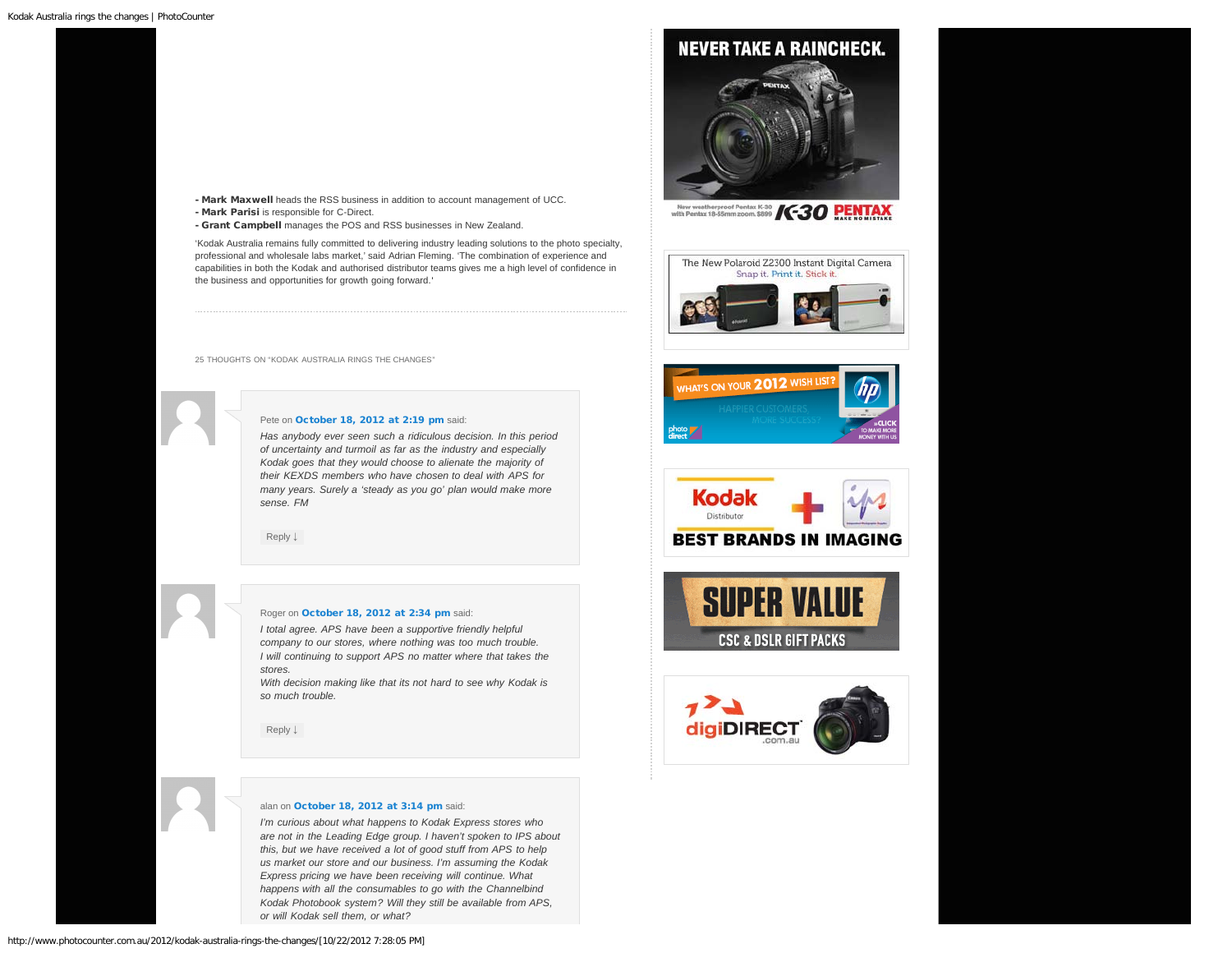<span id="page-2-0"></span>*Does this have any impact on Professional paper? Do we now get all our pro paper from IPS?*

*I guess my last question is what is the future for Kodak Express stores? I'm not far off doing new signage on our store and I'm wondering what I put up? Will someone/anyone pay for the Kodak Express part of our sign? Is there future value in putting up the KEX logo?*

*Kodak seem very quiet on where they want the Kodak Express group to go. Are we valued or not? Are we just another line on the spreadsheet, and no one gives a stuff? Who knows – I don't!*

[Reply](http://www.photocounter.com.au/2012/kodak-australia-rings-the-changes/?replytocom=3132#respond) [↓](http://www.photocounter.com.au/2012/kodak-australia-rings-the-changes/?replytocom=3132#respond)

#### <span id="page-2-1"></span>John on [October 18, 2012 at 4:27 pm](#page-2-1) said:

*Alan, usually when there is only one supplier the price goes up, one way or another ! And thats one of the many problems here.*

[Reply](http://www.photocounter.com.au/2012/kodak-australia-rings-the-changes/?replytocom=3134#respond) [↓](http://www.photocounter.com.au/2012/kodak-australia-rings-the-changes/?replytocom=3134#respond)

#### [Stuart Holmes - IPS](http://www.iphoto.net.au/) on [October 18, 2012 at 4:56 pm](#page-2-2) said:

<span id="page-2-2"></span>*Hi Guys, with all change there can be upset and I am sure there are many questions on everybodys mind about this change; all I can offer to you is that at IPS we are 100% Committed to the success of the Photo Specialty Market in Australia & New Zealand -Everybody that works with us at IPS are long term Photo Industry Professionals who are equally committed to the Photo Industry. We are an open book, we are completely available to talk to and ultimately understand that your success is our success (in that order…) I urge you to take your concerns directly to either myself, or my business partner, Rob Voysey, or any of our IPS colleagues in every State of Australia, for contact details please see: <https://www.iphoto.net.au/contact.aspx> Best Regards, Stuart Holmes*

[Reply](http://www.photocounter.com.au/2012/kodak-australia-rings-the-changes/?replytocom=3135#respond) [↓](http://www.photocounter.com.au/2012/kodak-australia-rings-the-changes/?replytocom=3135#respond)

#### [Peter Michael](http://www.michaels.com.au/) on [October 18, 2012 at 9:43 pm](#page-2-3) said:

<span id="page-2-3"></span>*We have dealt with both IPS & APS for many years. Both companies provide old fashioned technical & marketing support. I can't comment on Kodak's reason for changing their distribution (as I have no idea) but can confirm for those who have not dealt with IPS that they will readily and enthusiastically assist you to getting a complete solution.*

[Reply](http://www.photocounter.com.au/2012/kodak-australia-rings-the-changes/?replytocom=3144#respond) [↓](http://www.photocounter.com.au/2012/kodak-australia-rings-the-changes/?replytocom=3144#respond)



*Peter I agree both great companies, it is a joy to call*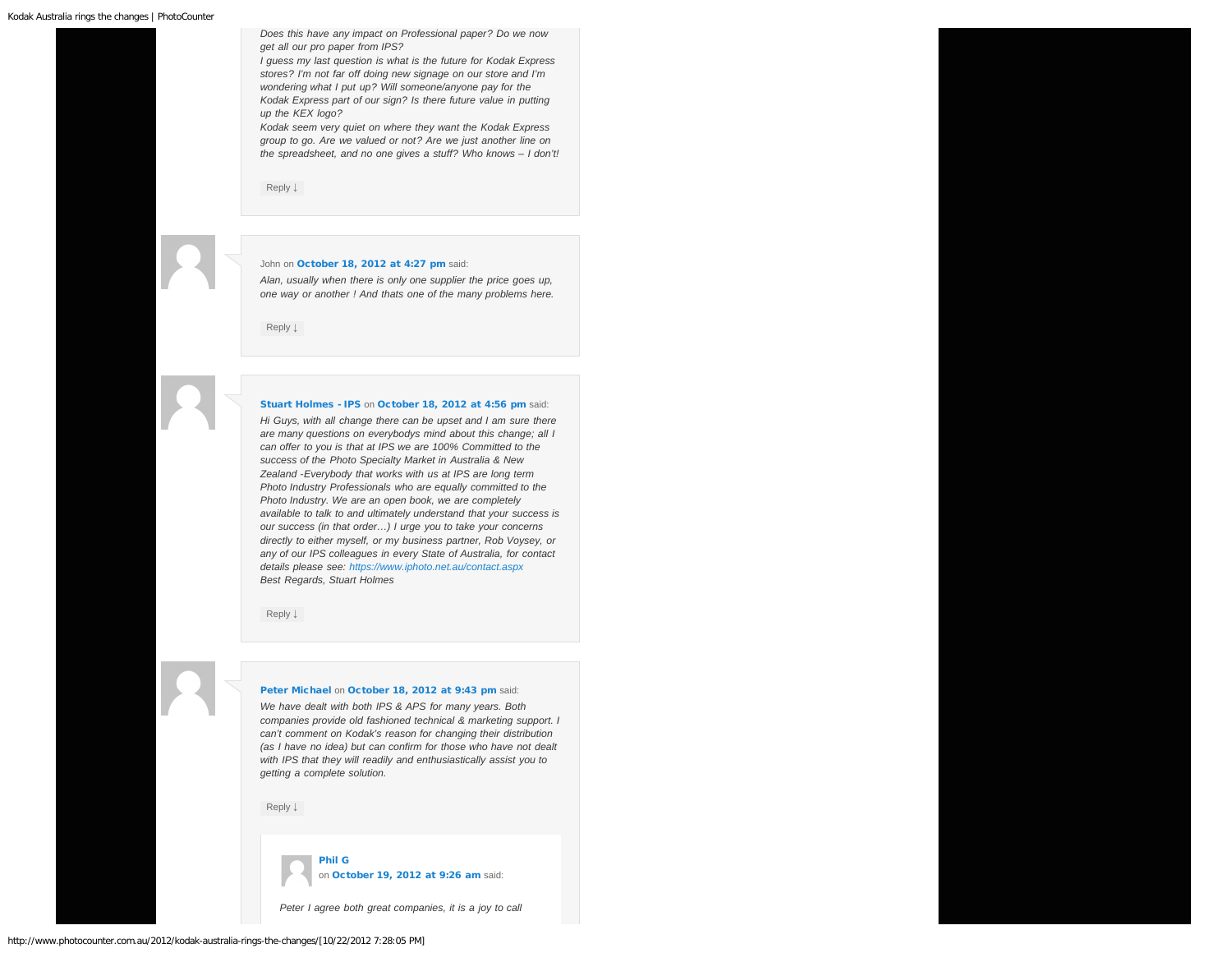<span id="page-3-0"></span>*APS and get such enthusiastic and knowledgeable staff to assist. I will miss this, I assume film also will go to IPS too??*

[Reply](http://www.photocounter.com.au/2012/kodak-australia-rings-the-changes/?replytocom=3151#respond) [↓](http://www.photocounter.com.au/2012/kodak-australia-rings-the-changes/?replytocom=3151#respond)

<span id="page-3-1"></span>David on [October 19, 2012 at 6:15 am](#page-3-1) said: *Is this the end of Kodak in Australia, ??*

[Reply](http://www.photocounter.com.au/2012/kodak-australia-rings-the-changes/?replytocom=3148#respond) [↓](http://www.photocounter.com.au/2012/kodak-australia-rings-the-changes/?replytocom=3148#respond)

<span id="page-3-2"></span>Tony on [October 19, 2012 at 8:15 am](#page-3-2) said: *Well David, any organisation that doesn't think to take into consideration its customer's views must be in trouble.*

*KEXDS customers have been given a choice of suppliers a number of times and an overwhelming majority have stuck with APS. Its as simple as that.*

[Reply](http://www.photocounter.com.au/2012/kodak-australia-rings-the-changes/?replytocom=3150#respond) [↓](http://www.photocounter.com.au/2012/kodak-australia-rings-the-changes/?replytocom=3150#respond)

#### [John Atkins](http://atkins.com.au/) on [October 19, 2012 at 9:52 am](#page-3-3) said:

<span id="page-3-3"></span>*We have dealt with Kodaks since 1936. It would have been nice if our Kodak rep had bought a customer service person or management over from IPS to Adelaide and introduced him to us and discussed how this is going to work. Kodak has been a great company in the past, supporting us and the Industry, but has made some bad decisions.*

*This appears to be another one.*

<span id="page-3-4"></span>[Reply](http://www.photocounter.com.au/2012/kodak-australia-rings-the-changes/?replytocom=3152#respond) [↓](http://www.photocounter.com.au/2012/kodak-australia-rings-the-changes/?replytocom=3152#respond)



*John, 1936, didn't think you looked that old, no doubt the IPS entertainment team will be over to see Alan Logue, who knows they may call on you too!*

[Reply](http://www.photocounter.com.au/2012/kodak-australia-rings-the-changes/?replytocom=3162#respond) [↓](http://www.photocounter.com.au/2012/kodak-australia-rings-the-changes/?replytocom=3162#respond)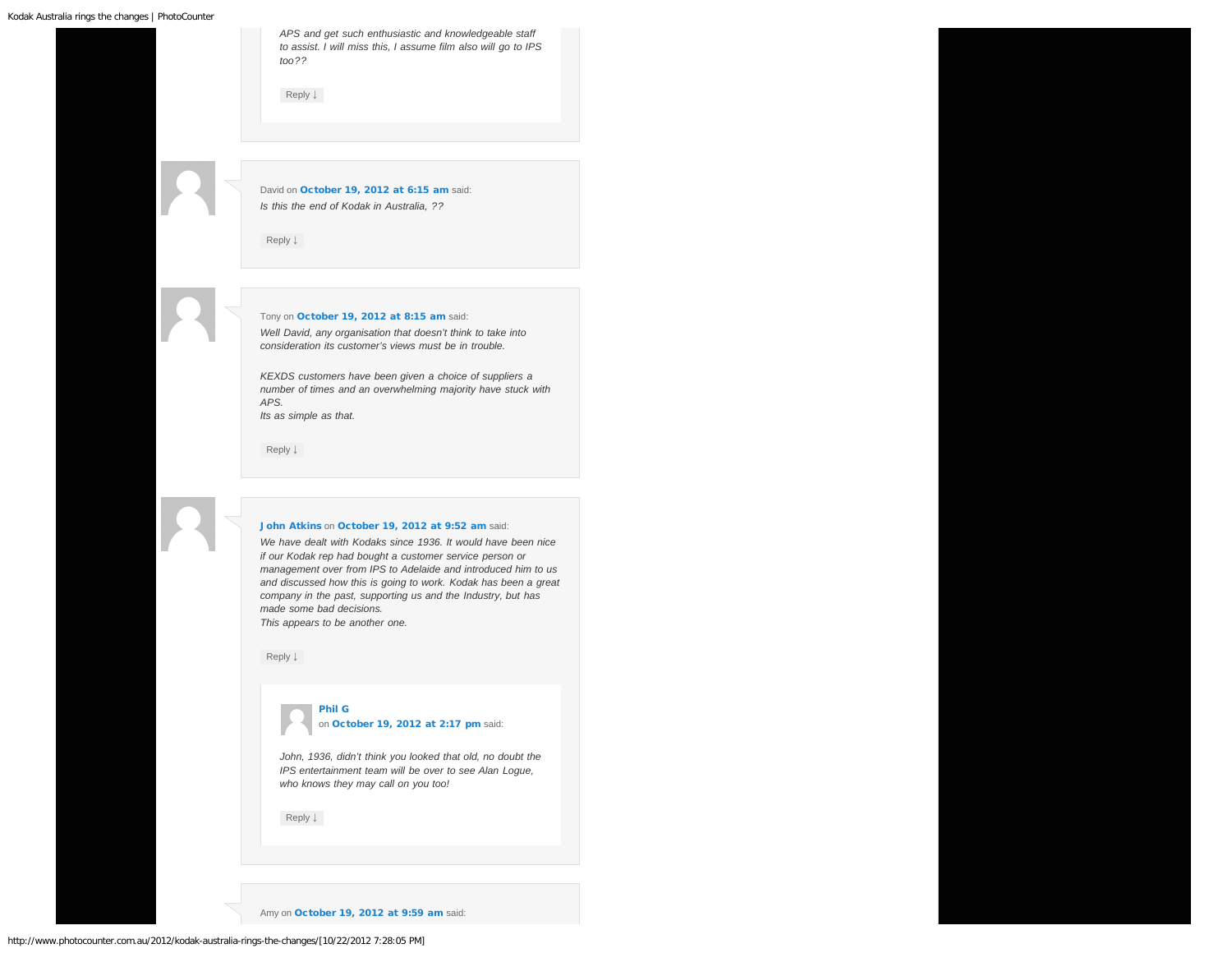## <span id="page-4-0"></span>*Why did Kodak do this?*

*We have been with APS from day we openned and they have been fantastic – why have Kodak stopped them selling us our paper and all our other products?*

*I've never purchased from IPS so I can't comment on them but why is there only going to be 1 paper supplier in Australia? I know IPS have sold Kodak paper in the past, but moving to one only supplier, when the previous one was doing a great job really scares me – how long before our paper prices go up? We have purchased a LOT of Kodak Pro paper, and that market has been stuffed around by changes with Kodak to the point where we buy from Kodak – no one asked us about these changes, they just get forced on us by a company who has no idea about what we want.*

*Why can't there be 2 kodak distributors and we can choose which one we deal with – what is kodak doing? We will stick with APS no matter what, as they have stuck with us through thick and thin with support, help and product. And like someone has already asked, why can't kodak tell us their plans for Kodak Express 2013/14 – or aren't there any? Does anyone from Kodak have time to read this and respond or are they too busy looking over their shoulders to see whats behind them.*

[Reply](http://www.photocounter.com.au/2012/kodak-australia-rings-the-changes/?replytocom=3153#respond) [↓](http://www.photocounter.com.au/2012/kodak-australia-rings-the-changes/?replytocom=3153#respond)

### <span id="page-4-1"></span>[Tim](http://perfectprints.com.au/) on [October 19, 2012 at 10:42 am](#page-4-1) said:

*Agree with you John. We have only been a customer for 30 years but do not want to change from APS. To say the very least it would seem like a good idea to me for the new management team at Kodak to review this decision.*

<span id="page-4-2"></span>[Reply](http://www.photocounter.com.au/2012/kodak-australia-rings-the-changes/?replytocom=3155#respond) [↓](http://www.photocounter.com.au/2012/kodak-australia-rings-the-changes/?replytocom=3155#respond)

# [Phil G](http://fotofast.com.au/) on [October 19, 2012 at 2:09 pm](#page-4-2) said:

*Tim it's about time you got dumped, we were dumped by Kodak in 1990, (they would not give us KEX pricing because there was a Kodak owned ColourCare KEX store in the same centre) then Agfa in 2005 and Konica in 2006.*

[Reply](http://www.photocounter.com.au/2012/kodak-australia-rings-the-changes/?replytocom=3160#respond) [↓](http://www.photocounter.com.au/2012/kodak-australia-rings-the-changes/?replytocom=3160#respond)

## [Roy](http://./) on [October 19, 2012 at 11:04 am](#page-5-0) said:

*Kodak should have taken into account what the stores purchasing Kodak products from APS thought. We have been very happy with the service and support offered to us by APS, nothing was too much trouble.*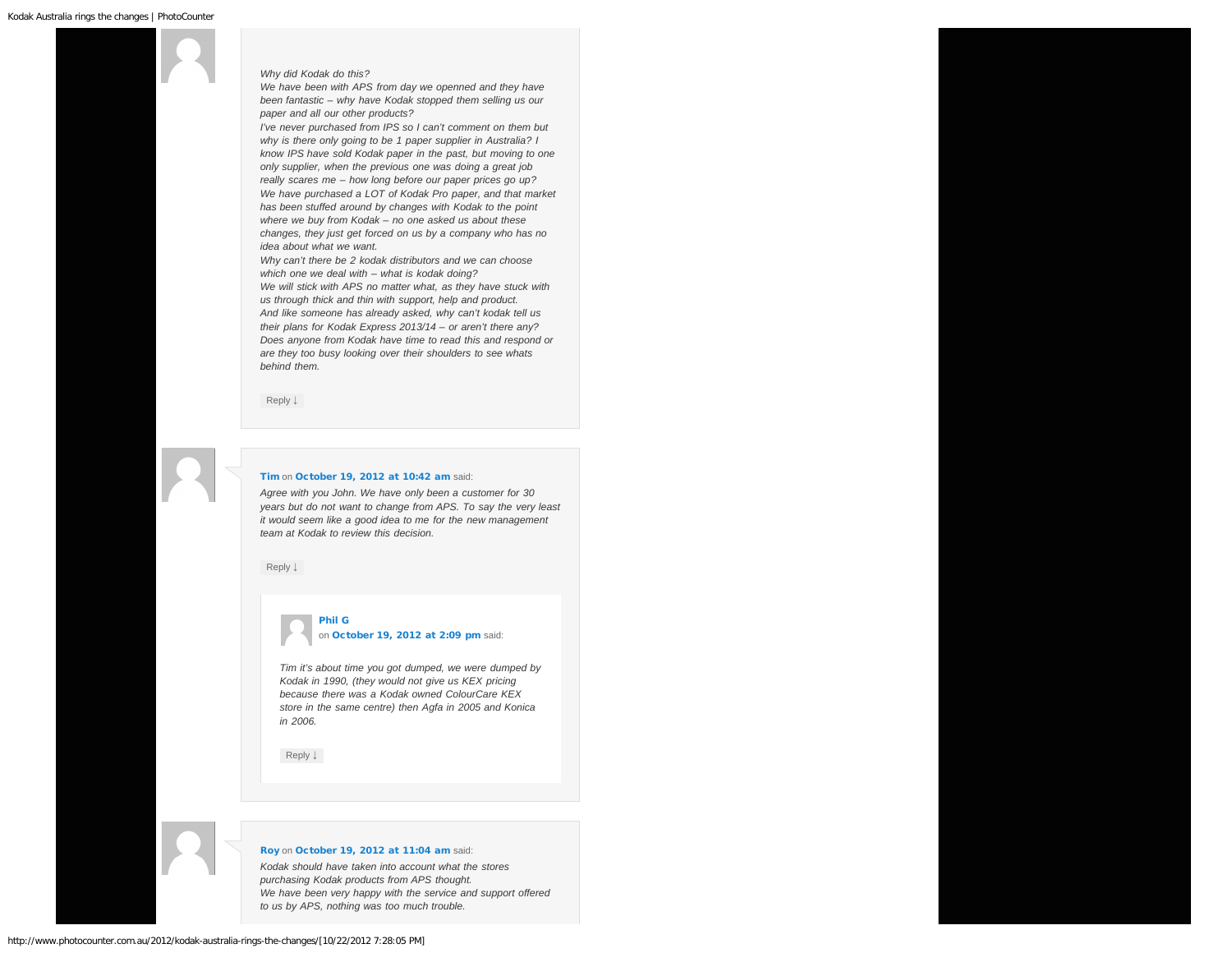<span id="page-5-0"></span>*I will continue to purchase from APS, whatever products they are able to offer.*

[Reply](http://www.photocounter.com.au/2012/kodak-australia-rings-the-changes/?replytocom=3157#respond) [↓](http://www.photocounter.com.au/2012/kodak-australia-rings-the-changes/?replytocom=3157#respond)

# <span id="page-5-1"></span>Paul Maietta on [October 19, 2012 at 1:12 pm](#page-5-1) said:

*Peter, I'm with you on this one 100%.*

*Indeed it is unfortunate when these changes take place and we are literally forced into new business relationships. But alas it is what it is and I can't help but feel like I've been there and done that before (anybody remember Agfa???). Thankfully IPS have been there to support my business in the years since. It's comforting to know that when the proverbial hits the fan you've got access to the people at the top who can get things sorted. Who doesn't run their own business the same way? Does the buck stop with you or three layers of middle management?*

<span id="page-5-2"></span>[Reply](http://www.photocounter.com.au/2012/kodak-australia-rings-the-changes/?replytocom=3158#respond) [↓](http://www.photocounter.com.au/2012/kodak-australia-rings-the-changes/?replytocom=3158#respond)

# [Phil G](http://fotofast.com.au/)

on [October 19, 2012 at 2:15 pm](#page-5-2) said:

*Paul I've had the same paper rep for 22 years, if he was to move I would move with him, so much for company loyalty. Imagine if you had the same Kodak rep for that long or Fuji, "there is nothing as constant as change"*

*probably the smart thing Joseph Fong ever said* 

[Reply](http://www.photocounter.com.au/2012/kodak-australia-rings-the-changes/?replytocom=3161#respond) [↓](http://www.photocounter.com.au/2012/kodak-australia-rings-the-changes/?replytocom=3161#respond)

#### <span id="page-5-3"></span>[Mike Piggot](http://northpointphotos.com.au/) on [October 19, 2012 at 3:37 pm](#page-5-3) said:

*Congratulations to Stuart Rob and the IPS team. We too were "dumped" by Kodak and since have dealt with both APS and IPS, while having no complaint about our relationship with APS, the support and help we have had from IPS has been outstanding. When no one else could help with a technical problem with our Noritsu 2901 using Kodak chemistry, Stuart, David and Ian pulled out all of the stops to sort out our problem (even though they were not supplying our chemistry) Since going to a dry Noritsu lab, Supplied by IPS, the service and supply can not be faulted. We have been long term, and will continue to have a fantastic relationship with the IPS team.*

[Reply](http://www.photocounter.com.au/2012/kodak-australia-rings-the-changes/?replytocom=3164#respond) [↓](http://www.photocounter.com.au/2012/kodak-australia-rings-the-changes/?replytocom=3164#respond)

[PG](http://www.fotofast.com.au/)

on [October 22, 2012 at 7:57 am](#page-6-0) said:

*Mike I can only agree with you, we moved to Konica (for*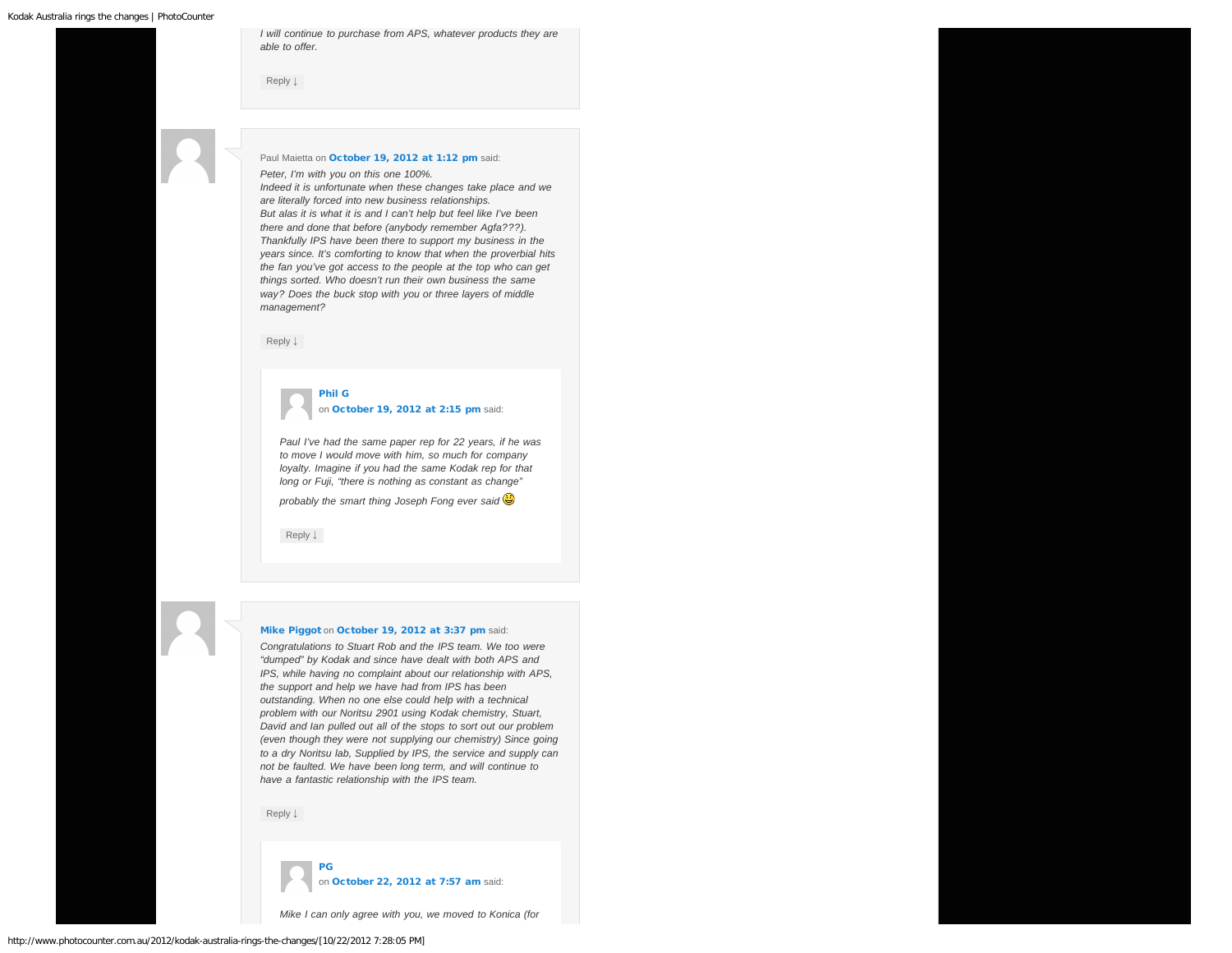<span id="page-6-0"></span>*a few months) from Agfa and Stuart was good enough to supply us box chemistry in the meantime, even when their stocks were low. So it was a no brainer to move to them as Ian Mc moved too. IPS have in Davis Slade one of the smartest "TSR's" that I have ever met taking the time and effort to learn about our equipment and process control. I just hope that Kodak does not let them down with supply.*

[Reply](http://www.photocounter.com.au/2012/kodak-australia-rings-the-changes/?replytocom=3221#respond) [↓](http://www.photocounter.com.au/2012/kodak-australia-rings-the-changes/?replytocom=3221#respond)

#### <span id="page-6-1"></span>Amy on [October 19, 2012 at 4:30 pm](#page-6-1) said:

*Why won't anyone from Kodak comment on this – they are the ones who have caused all this problems. Why can't they explain it all to us – maybe we could make sense of it, although I really don't think they can. It make no sense*

[Reply](http://www.photocounter.com.au/2012/kodak-australia-rings-the-changes/?replytocom=3166#respond) [↓](http://www.photocounter.com.au/2012/kodak-australia-rings-the-changes/?replytocom=3166#respond)

### <span id="page-6-2"></span>Tony on [October 19, 2012 at 4:47 pm](#page-6-2) said:

*I guess nobody at Kodak has been around long enough to remember that it was only a few years ago when it was IPS selling 'imported' paper and chemistry and IPS selling Noritsu dry labs to KEX stores with APS loyally sticking with Kodak! So what sort of loyalty are Kodak showing APS?*

[Reply](http://www.photocounter.com.au/2012/kodak-australia-rings-the-changes/?replytocom=3168#respond) [↓](http://www.photocounter.com.au/2012/kodak-australia-rings-the-changes/?replytocom=3168#respond)

<span id="page-6-3"></span>Danielle Withey - Kodak on [October 19, 2012 at 6:18 pm](#page-6-3) said:

*Hi All, we agree that APS have been a sound alliance for both Kodak and you for many years however, it was recognised by all stake holders that it was no longer viable to maintain a multiple distributor strategy in the Photo Specialty channel for Kodak products. As a result we completed a thorough analysis, benchmarking each of the various parties against our requirements and it was concluded that IPS were the most suitable option for our photo specialty channel strategy going forward. IPS has given their full commitment to support the photo specialty market needs for Kodak RSS and P&OS product. They will range a comprehensive portfolio of Kodak hardware, thermal media, paper and chemistry for both the consumer and professional market, offer competitive pricing and provide industry leading marketing support. You are welcome to contact Peter Cocklin or myself from Kodak and the IPS team to discuss any questions you may have.*

[Reply](http://www.photocounter.com.au/2012/kodak-australia-rings-the-changes/?replytocom=3171#respond) [↓](http://www.photocounter.com.au/2012/kodak-australia-rings-the-changes/?replytocom=3171#respond)